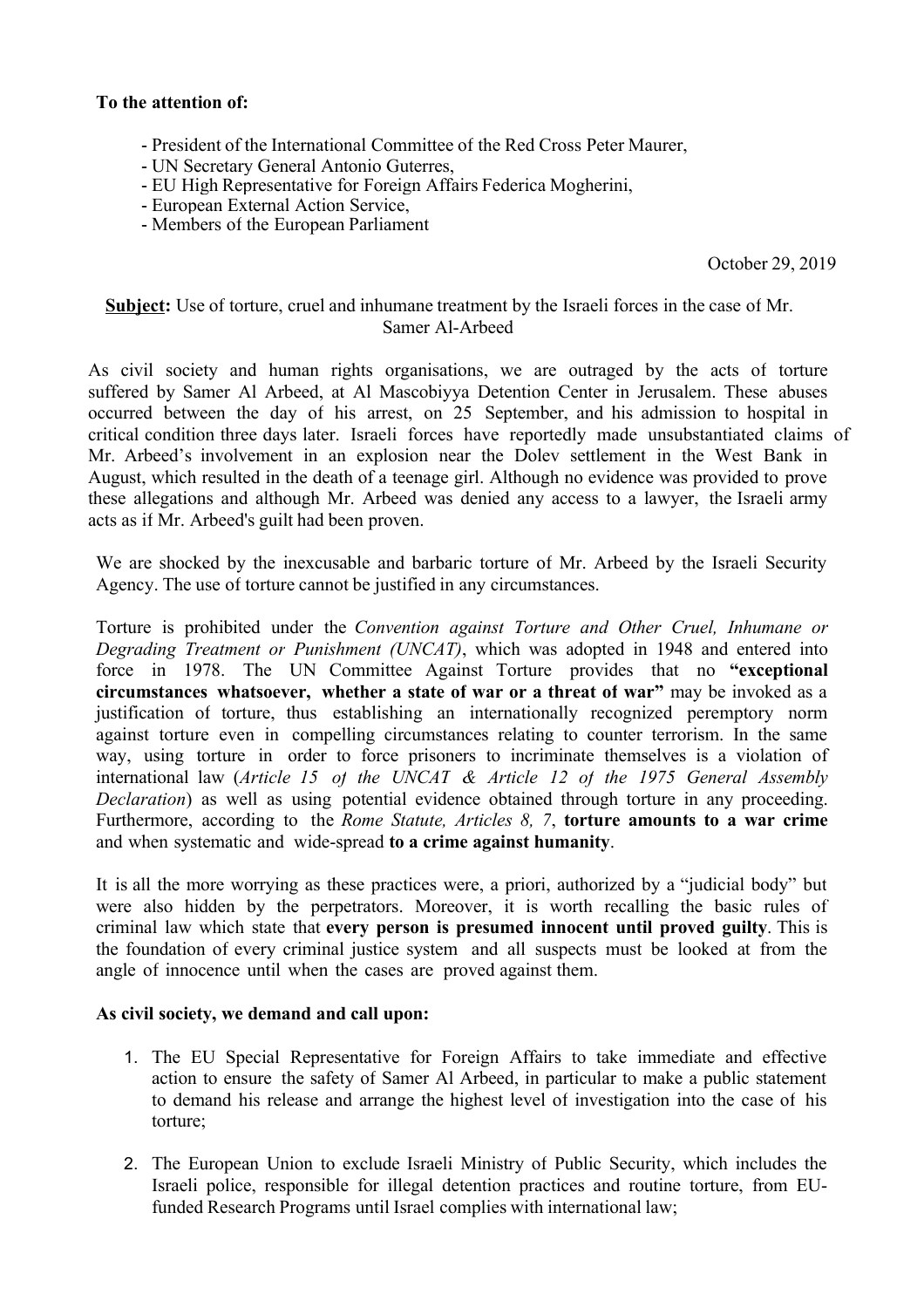- 3. EU Member states, the International Committee of the Red Cross and U N specialized committees to take measures to pressure the occupying state of Israel to release Mr. Al Arbeed and ensure he gets full health treatment and stop the on-going crime of torture against him;
- 4. The International Committee of the Red Cross to open an immediate investigation, and to assign a medical committee to investigate the torturing of Mr. Al Arbeed;
- 5. The UN Secretary General and the rest of the United Nations committees and agencies to take all the required and available procedures and steps to end the Israeli practice of torture and ill-treatment in the Occupied Palestinian Territory. Additionally, to act immediately in actual attempts to hold the Israeli occupation authorities accountable for their crimes;
- 6. The High Contracting Parties to the Fourth Geneva Convention to hold perpetrators of torture accountable as described in Article 146 and 147.

The case of Mr. Arbeed is unfortunately the result of common and systematic methods in Israeli Detention Centers, which reflect Israeli occupying, illegal, and arbitrary policies, that are crimes against humanity. Reports indicate that 221 Palestinian detainees had died in Israeli prisons since 1967, including 73 as a result of torture.

Sincerely,

- 1. Mundubat Eneko Gerrikabeitia, President
- 2. European Coordination of Committees and Associations for Palestine Michel Legrand, President
- 3. La Via Campesina Elizabeth Mpofu, General Coordinator
- 4. European Coordination Via Campesina Paula Gioia, Member of the Coordinating Committee of ECVC
- 5. The International Fellowship of Reconciliation french section, Marlène Tuininga
- 6. Friends of the Earth International Karin Nansen, Chair
- 7. Transnational Institute Lyda Fernanda Forero
- 8. Broederlijk Delen (Belgium) Katelijne Suetens
- 9. Jewish Voice for Peace (Germany) Iris Hefets
- 10. Union Juive Française Pour La Paix (UJFP), André Rosevègue, Chair
- 11.The Israeli Committee Against House Demolitions (Finland) Syksy Rasanen
- 12.FIAN International Sofía Monsalve, Secretary General
- 13.Border Agricultural Workers Project Carlos Marentes
- 14.L'autre syndicat Philippe Sauvin

15.Bangladesh Agricultural Farm Labour Federation (BAFLF) - Abdul Mazid, General **Secretary** 

- 16.Movement for Land and Agricultural Reform Chintaka Rajapakse
- 17.Plantation Movement S. T. Ganeshalingam
- 18.Lanka Farmers Forum Ranjit Senarathne
- 19.People's Movement for Plantation Community Land Rights
- 20.Grassroots International Chung-Wha Hong, Executive Director
- 21.BIZILUR Asociación para la Cooperación y el Desarrollo de los Pueblos Miren
- Zufiaurre Astigarraga, President
- 22.California Progressive Alliance